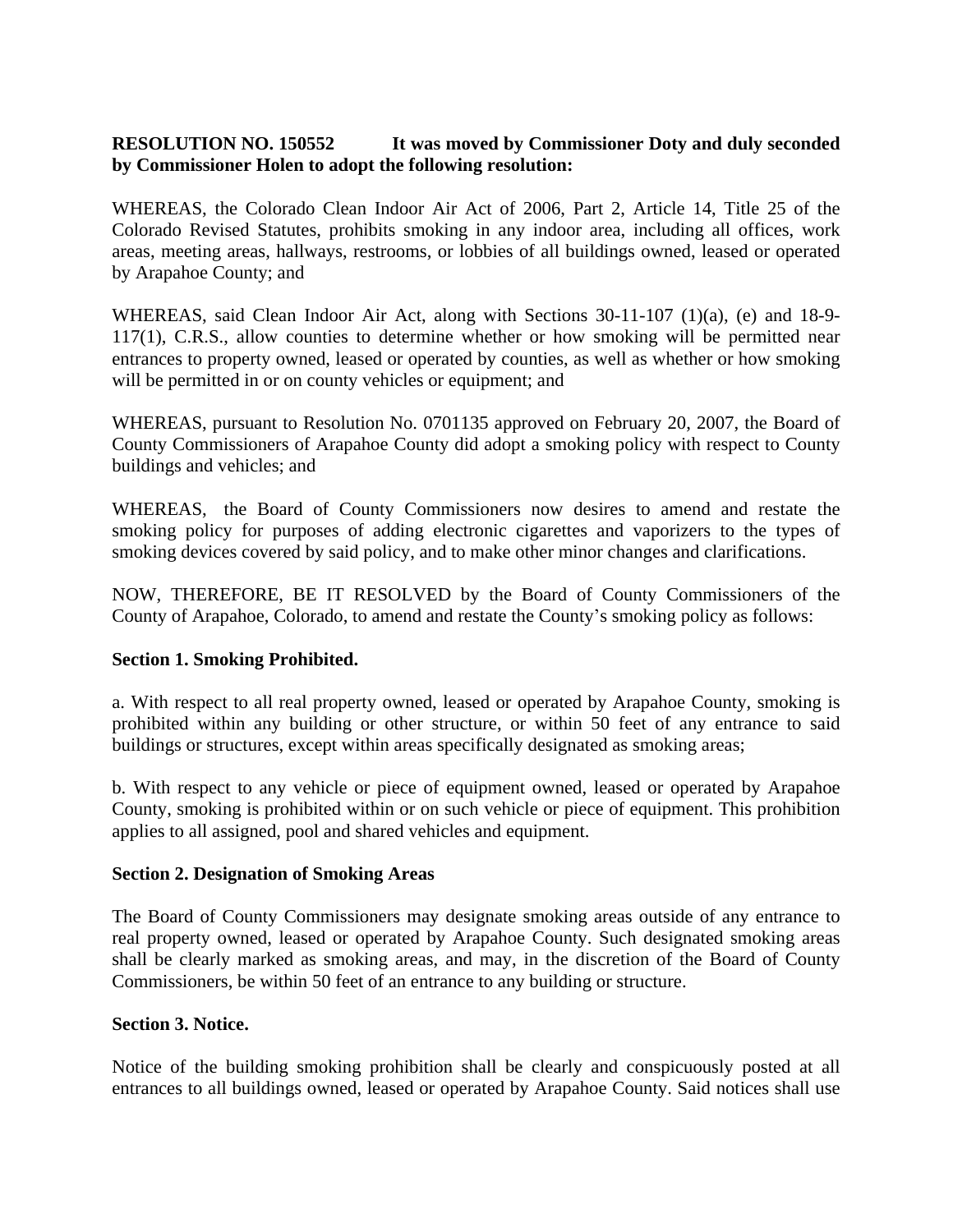the words "No Smoking" with letters no less than 1" high, or the international "No Smoking" symbol, consisting of a pictorial representation of a burning cigarette enclosed in a circle with a bar across it, no less than 3" high.

## **Section 4. Definition.**

As used in this resolution, the word "smoking" shall mean: (1) inhaling, exhaling, burning or carrying any lighted cigar, cigarette, pipe, weed, plant or other combustible substance in any manner or in any form; and (2) inhaling, exhaling, or otherwise using, any electronic smoking device or other device which can be used to simulate smoking by the delivery of vapors containing nicotine or other substances to the person inhaling from the device.

# **Section 5. Scope.**

The provisions of this Resolution apply to all persons who enter, use or operate buildings, vehicles or equipment owned, leased or operated by Arapahoe County, including County employees, agents and contractors.

# **Section 6. Violations by County Employees.**

Any employee of Arapahoe County who violates this Resolution shall be subject to disciplinary action in accordance with the provisions of the County Human Resources Guidelines, as well as being subject to the possible penalties outlined in Section 7 of this Resolution.

## **Section 7. Enforcement.**

The Colorado Clean Indoor Air Act (Colorado Revised Statutes 25-14-201 *et seq*.) shall govern enforcement of this Resolution with respect to any violation which involves smoking as defined in part one of Section 4. Colorado Revised Statutes Section 18-9-117 shall govern enforcement of this Resolution with respect to any violation which involves smoking as defined in part two of Section 4.

## **Section 8. Non-Applicability.**

This Resolution is not intended to apply to persons smoking within privately owned or leased vehicles that are legally parked but within 50 feet of an entrance to a County owned, leased or operated building.

## **Section 9. Severability.**

If any section, paragraph, subparagraph, phrase, sentence or portion of this Resolution is, for any reason, held invalid or unconstitutional by any court of competent jurisdiction, such portion shall be deemed as separate, distinct, and independent provision, and such holding shall not affect the validity of the remaining portions of this Resolution.

## **Section 10. Effective Date.**